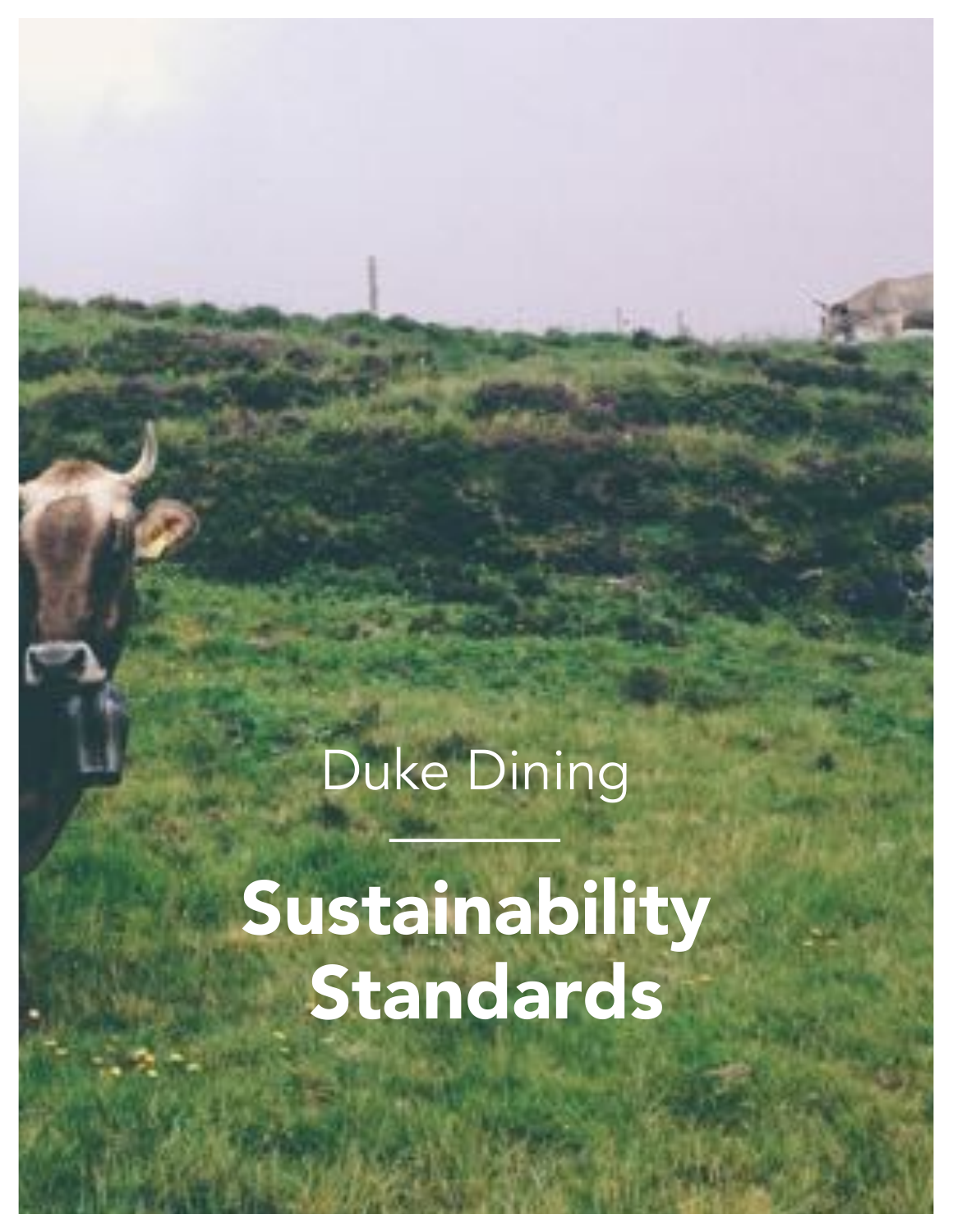Duke University seeks "to attain and maintain a place of real leadership in all that we do."

-Duke University Mission Statement

That includes in how we eat.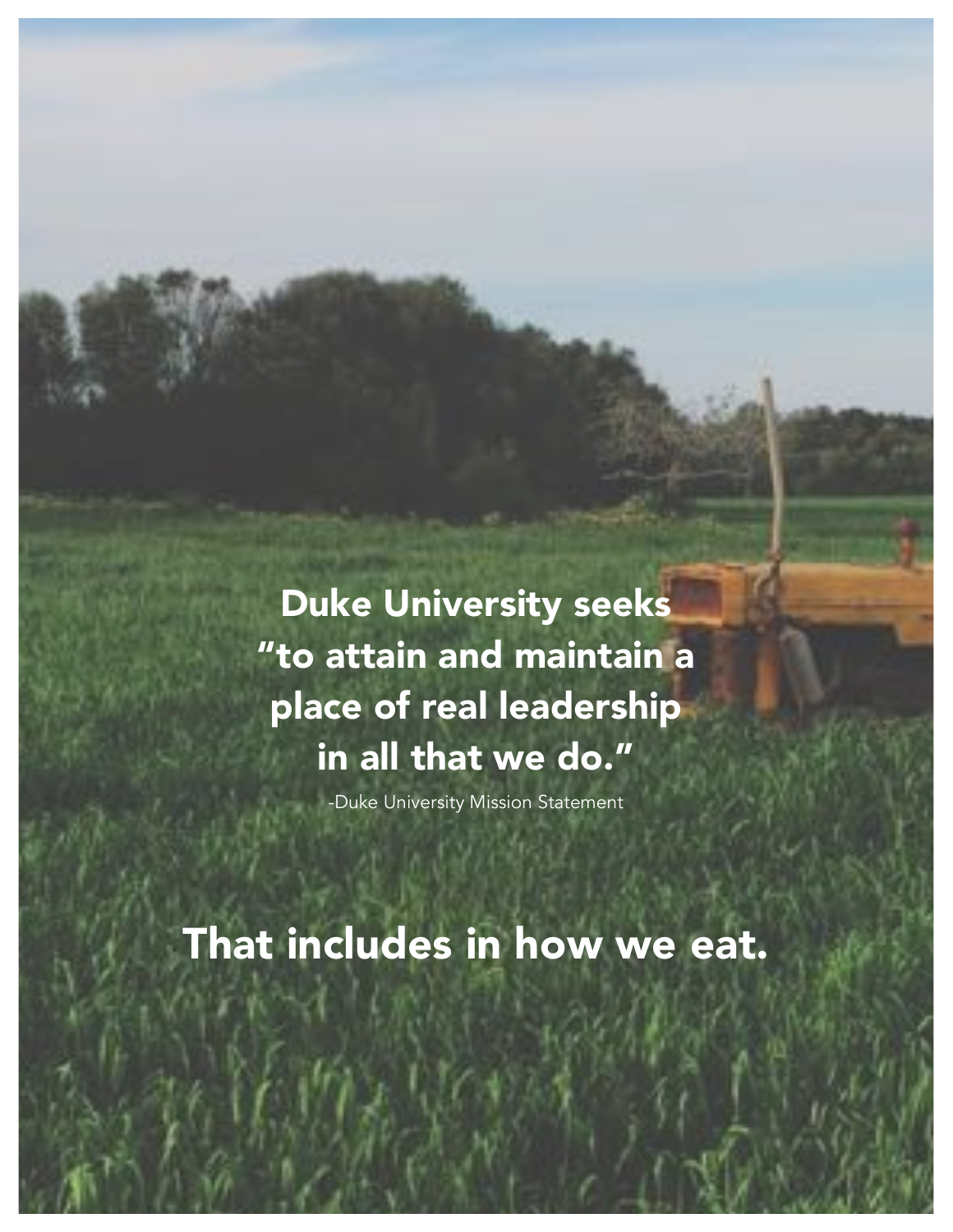## Duke Dining's Sustainability Mission

Duke Dining is committed to operating in a manner that improves the health of the Duke community, reduces negative environmental impacts, and strengthens the local food system.



FRESH THINKING.<br>WORLD CLASS.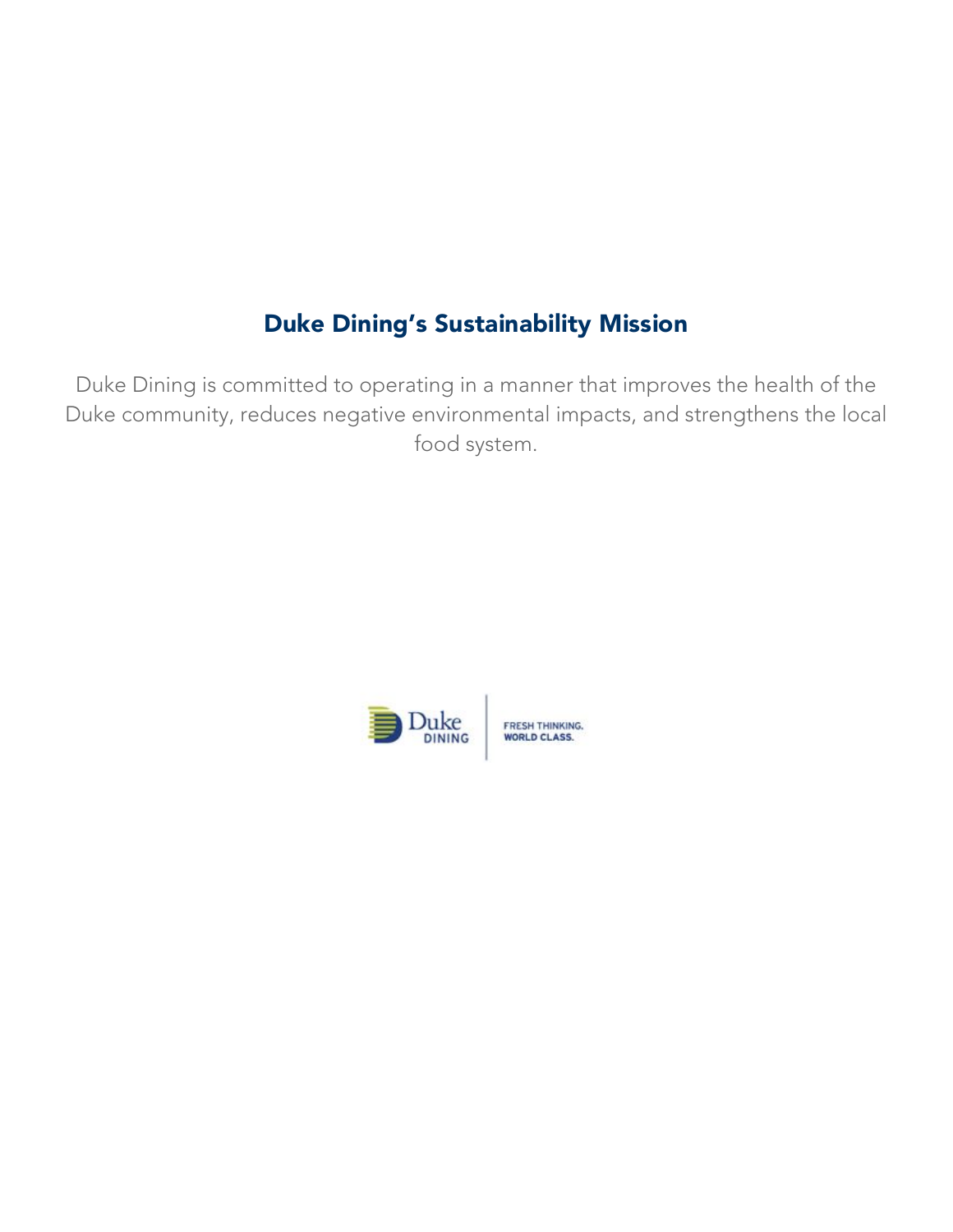## Duke Dining Sustainability Purchasing Standards

Duke Dining has outlined a series of standards for our purchasing decisions. We prefer to purchase foods that meet these standards.

#### Local

We prefer to purchase food that is grown, raised, and/or processed in North Carolina in order to support local economies, especially small and mid-sized farms and companies, and to minimize transport, especially of fresh fruit and vegetables.

#### **Organic**

We prefer to purchase organically grown food to minimize our customers', farmworkers', pollinators', and the environment's exposure to harmful pesticides, herbicides, fungicides, and chemical fertilizers.

#### Humane

We prefer to purchase meat and dairy products from animals that are treated humanely and allowed to express their natural behaviors.

#### No Antibiotics or Hormones

We prefer to purchase meat and dairy products from animals that were never given hormones or subtherapeutic antibiotics (unless sick and under the advice of a veterinarian).

#### Fair

We prefer to purchase food that is grown by businesses that treat their workers fairly, complying with all labor laws and providing safe work environments, and that do not employ slave labor.

#### Sustainable Fisheries

We prefer to purchase seafood that is responsibly caught by fisheries that do not practice overfishing, catching bycatch, or use slave labor. We prefer to purchase seafood that is certified by the Marine Stewardship Council and/or meets the Monterrey Bay Aquarium Seafood Watch standards.

#### Third-Party Certified

We prefer to purchase foods that have met strict third party certifications that demonstrate they were responsibly grown, raised, and/or processed. These certifications include USDA Organic, Certified Humane, Animal Welfare Approved, Global Animal Partnership, Fair Trade, Marine Stewardship Council, and Monterrey Bay Aquarium Seafood Watch.

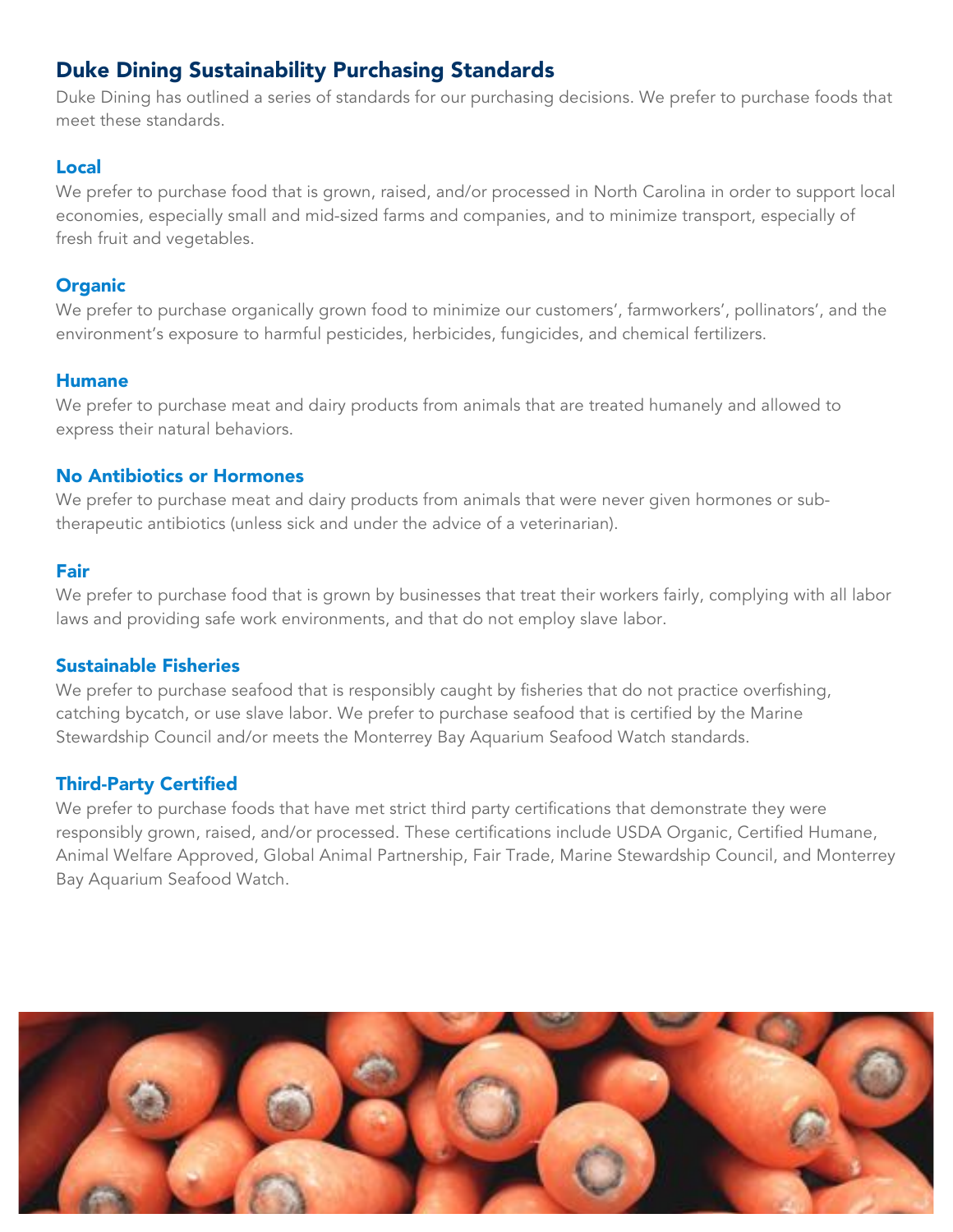## Duke Dining Sustainability Purchasing Standards – Prioritized

For each of the major food products that Duke Dining serves, we have identified a series of priority standards to guide the purchasing decisions we make. Duke Dining is committed to tracking the percentage of our purchases that meet these priority standards and to make goals for increasing our purchases of these responsibly sourced products.

| <b>Food Item</b> | <b>Priority 1</b>                                                    | <b>Priority 2</b>                                                                             | <b>Priority 3</b>                                  | Priority 4                 |
|------------------|----------------------------------------------------------------------|-----------------------------------------------------------------------------------------------|----------------------------------------------------|----------------------------|
| <b>Beef</b>      | Antibiotic, hormone,<br>and growth promoter<br>free                  | Certified Humanely<br>Raised                                                                  | Local (250 miles<br>or state of North<br>Carolina) |                            |
| Pork             | Antibiotic, hormone,<br>and growth promoter<br>free                  | Certified Humanely<br>Raised                                                                  | Local (250 miles<br>or state of North<br>Carolina) |                            |
| Chicken          | Antibiotic, hormone,<br>and growth promoter<br>free                  | Certified Humanely<br>Raised                                                                  | Local (250 miles<br>or state of North<br>Carolina) | Certified Organic          |
| <b>Turkey</b>    | Antibiotic, hormone,<br>and growth promoter<br>free                  | Certified Humanely<br>Raised                                                                  | Local (250 miles<br>or state of North<br>Carolina) | Certified Organic          |
| Fish             | Marine Stewardship<br><b>Council Certified</b>                       | Listed on Seafood<br>Watch's "Best<br>Choices" or "Good<br>Alternatives" Lists                | Local (250 miles<br>or state of North<br>Carolina) | Organic and Low<br>Mercury |
| <b>Eggs</b>      | Certified Humanely<br>Raised                                         | Local (250 miles or<br>state of North<br>Carolina)                                            |                                                    |                            |
| <b>Milk</b>      | From cows not treated<br>with synthetic growth<br>hormones like rBGH | Certified Humanely<br>Raised                                                                  | Local (250 miles<br>or state of North<br>Carolina) | Certified Organic          |
| Produce          | Local (Campus Farm,<br>250 miles, or state of<br>North Carolina)     | Organic Practice,<br>Certified Organic, or<br>meets stringent<br>criteria of market<br>leader |                                                    |                            |
| Tea & Coffee     | Locally Roasted (250<br>miles or state of North<br>Carolina)         | Fair Trade/Direct<br>Relationship                                                             | Certified Organic                                  |                            |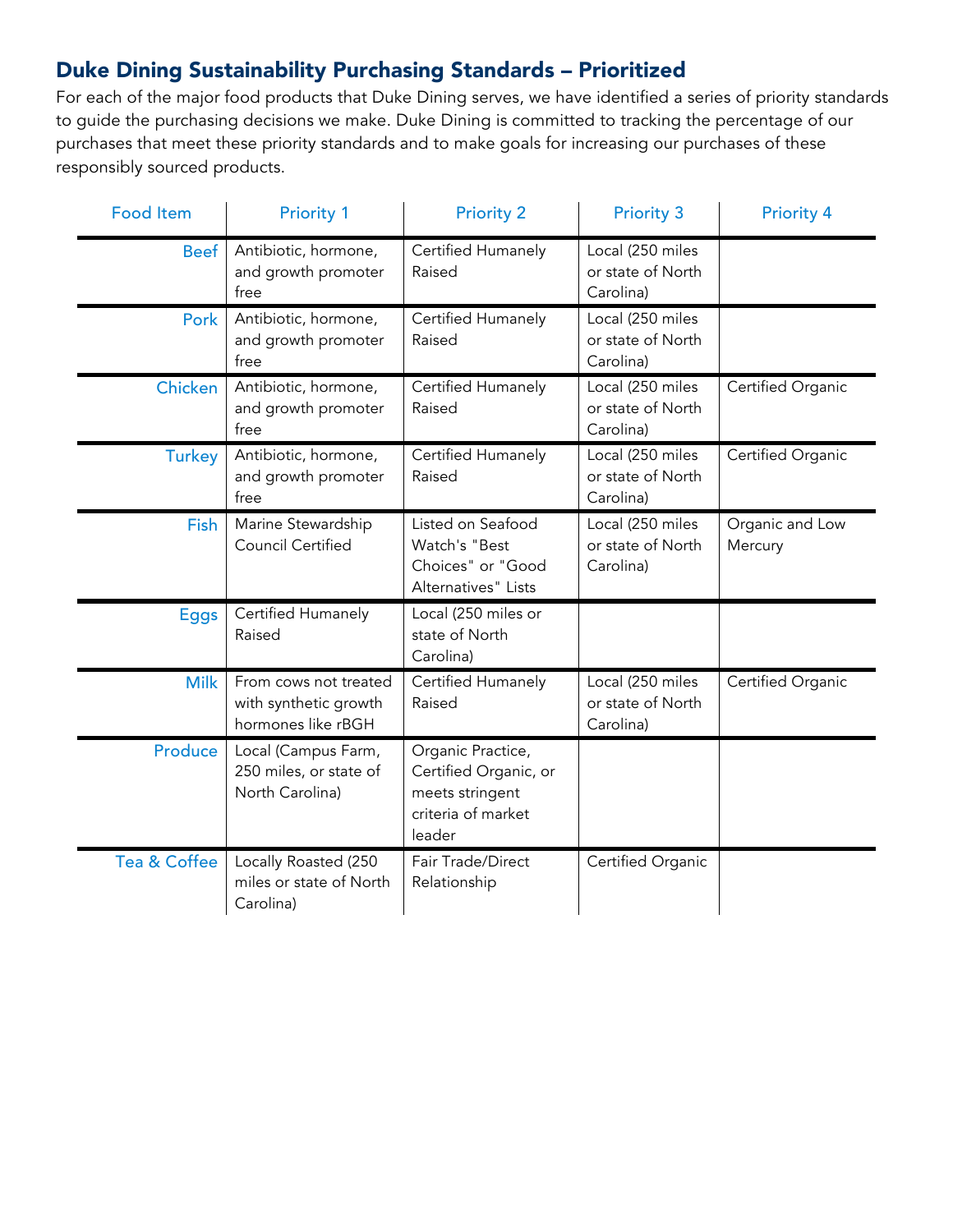## Duke Dining Sustainability Principles for Operation

Adopted from the Menus of Change initiative, the "Principles of Healthy, Sustainable Menus" help guide Duke Dining in its commitment to running a sustainable dining program.

#### Menu Concepts and General Operations

- Be transparent about sourcing and preparation.
- Buy fresh and seasonal, local and global.
- Reward better agricultural practices.
- Leverage globally inspired, plant-based culinary strategies.
- Focus on whole, minimally processed foods.
- Grow everyday options, while honoring special occasion traditions.
- Lead with menu messaging around flavor.
- Reduce portions, emphasizing calorie quality over quantity.
- Celebrate cultural diversity and discovery.
- Design health and sustainability into operations and dining spaces.

#### Foods and Ingredients

- Think produce first.
- Make whole, intact grains the new norm.
- Choose healthier oils.
- Go "good fat," not "low fat."
- Serve more kinds of seafood, more often.
- Reimagine dairy in a supporting role.
- Use poultry and eggs in moderation.
- Serve less red meat, less often.
- Reduce added sugar.
- Cut the salt; rethink flavor development from the ground up.
- Substantially reduce sugary beverages; innovate replacements.
- Drink healthy: from water, coffee, and tea to, with caveats, beverage alcohol.